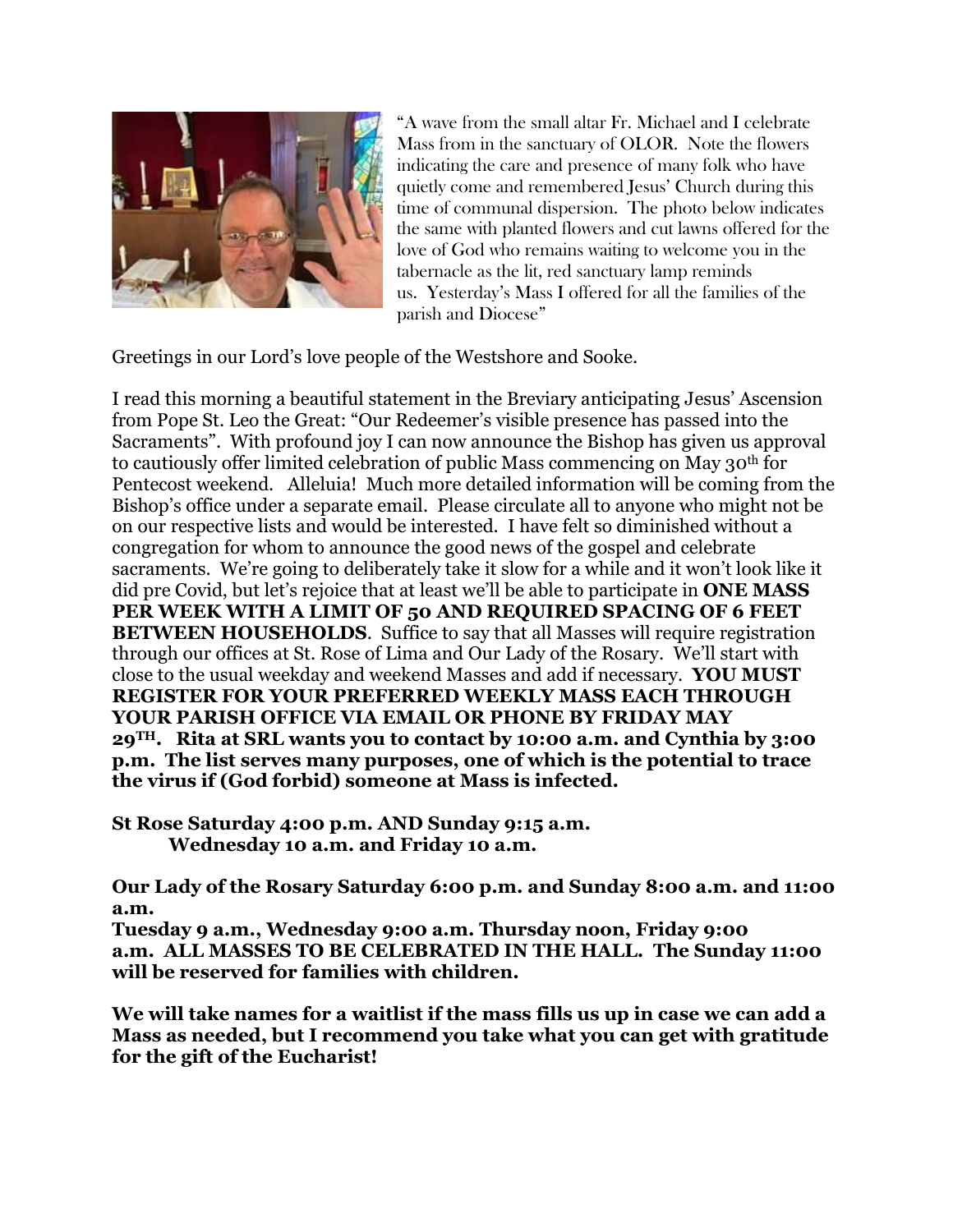Greeters will have the registration sheets at the door to welcome you and ensure you sit with the physical distance of 6 feet. Sanitizing volunteers will clean after each Mass. You can read about the way the liturgy will look in in the Bishop's communication.

Other news:

- 1. Below you will find an invite to join me for a zoom Mass this weekend. Praise God it actually worked last Sunday and was spiritually gratifying.
- 2. With a bold step of faith, I invite you to join me next April for a Holy Land pilgrimage. Registration and Itinerary attached. Let me know if you have questions.
- 3. Saturday the 30th we have two infant baptisms and first confessions planned for children at OLOR. Pray for them with thanksgiving .
- 4. Regardless of the cancellation of our annual required Priest's retreat, I need it more than ever. Hence I will be parking my RV in the SRL parking lot for solitude, prayer, and watching Fr. Larry Richard's YouTube retreat talks for clergy, and Bishop Barron's beautiful series called Catholicism. Don't call the Sooke RCMP on me please!!!

I think that's it for now.

Bless you all.

Fr. Dean

## **Mass for Ascension Sunday with Fr. Dean Henderson**

*When* Sun May 24, 2020 10:45am – 12pm Pacific Time - Vancouver *Where* <https://us02web.zoom.us/j/87233711847>